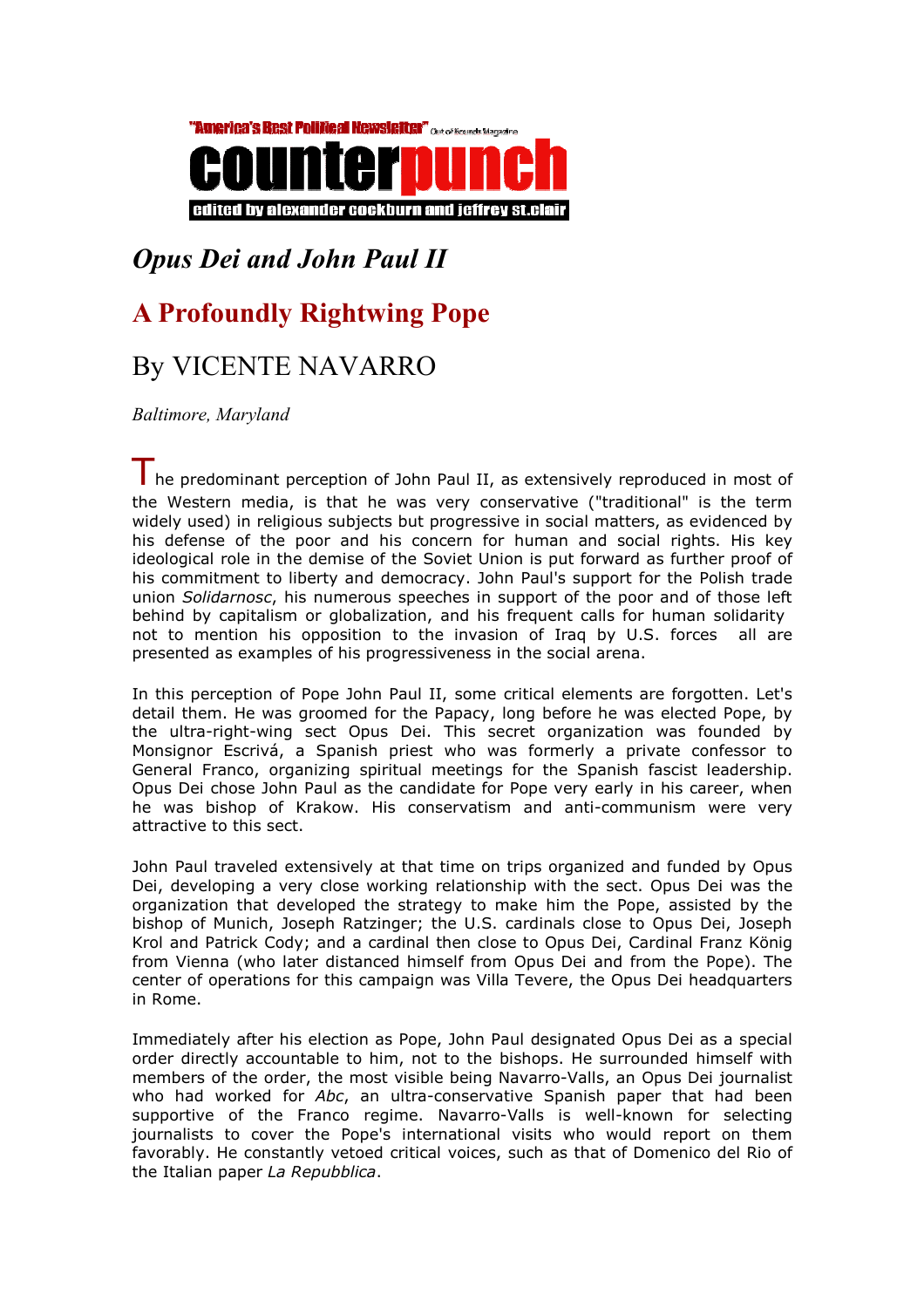The Pope later named another Opus Dei member, Angelo Sodano, as Secretary of State of the Vatican. Sodano had been the Vatican's ambassador in Chile during the Pinochet dictatorship, becoming a close friend and advisor to the dictator. He was responsible for the Pope's visit to the Pinochet dictatorship in 1987. During this visit, the Pope never called publicly for liberty or democracy in Chile. By contrast, when John Paul visited Cuba he was publicly critical of the Cuban regime. But he remained silent when he visited Pinochet. Later, when Pinochet was detained in London (awaiting extradition to Spain at the request of the Spanish Judge Baltazar Garzon), the Vatican, under Sodano's influence, asked the British Government to let Pinochet return to Chile. This same Sodano had referred to liberation theologian Leonardo Boff one of the most popular priests in Latin America as "a traitor to the Church, the Judas of Christ." Under Pope John Paul II, the founder of Opus Dei was made a saint just twenty seven years after his death (one of the fastest such processes ever). Meanwhile, Pope John XXIII and Bishop Romero, assassinated in El Salvadore because of his support for the poor of that country, have been waiting in line for sainthood for a much longer time.

Opus Dei and its Pope were profoundly hostile to liberation theology. John Paul condemned it at the II Latin American Conference, presided over by Opus Dei member Monsignor Alfonso Lopez Trujillo, Secretary General and later president of that Conference. John Paul also was displeased with the Jesuits who had become increasingly concerned about identification of the Church with the strong oligarchical regimes of Latin America. He changed the leadership of the order, appointing very conservative priests as its new leadership. As reported by the ex-Jesuit Luis de Sebastian in the Spanish Daily *El Periodico* (5 April 2005), the Pope received periodical reports from U.S. CIA Director William Casey (a Roman Catholic) on the "distressing" Jesuit movements in Latin America.

John Paul's speeches on the poor were highly generic and sanctimonious, humanistic in character, without ever touching on the cause of poverty. As the Brazilian Bishop Helder Camara once said, "When I called for the role of the Church to be with the poor, I am called a saint; when I'm asked to do something about the causes of poverty, I am called a communist."

John Paul was profoundly political, always on the side of the powerful in Latin America and in Spain. He never touched on the political causes of poverty, he marginalized and ostracized the mass religious movements in Latin America that called for major social reforms in favor of the poor, and (with Cardinal Ratzinger, the guardian of the Church orthodoxy) he condemned such movements, ordering their leading figures Gustavo Gutierrez, Leonardo Boff, Jon Sobrino, and others to remain silent. Bishop Romero wrote in his personal notes that, when he denounced the brutal repression carried out by the fascist dictatorship in El Salvador, the Pope reprimanded him for not being sufficiently balanced in his criticisms of the Salvadorian dictatorship, whom John Paul referred to as the legitimate government of El Salvador.

In Spain, John Paul was political to an extreme. He was openly supportive of the post-Francoist party, the Popular Party (whose founder is Fraga Iribarne, ex-Minister of the Interior of the Franco fascist regime) and just a few months before his death he gave a speech against the Zapatero government that was actually written by the proPopular Party leadership of the Spanish Church. Although he opposed the invasion of Iraq and the bombing of the Iraqi population, he never condemned the Franco regime (which the Spanish Church supported), nor did he ever condemn the bombing of Spain's civilian population by the Franco Air Force, with the help of German Nazi bombers. When he was asked to condemn the bombing of Spanish cities by the Church-supported fascist forces of Spain, he declined to do so.